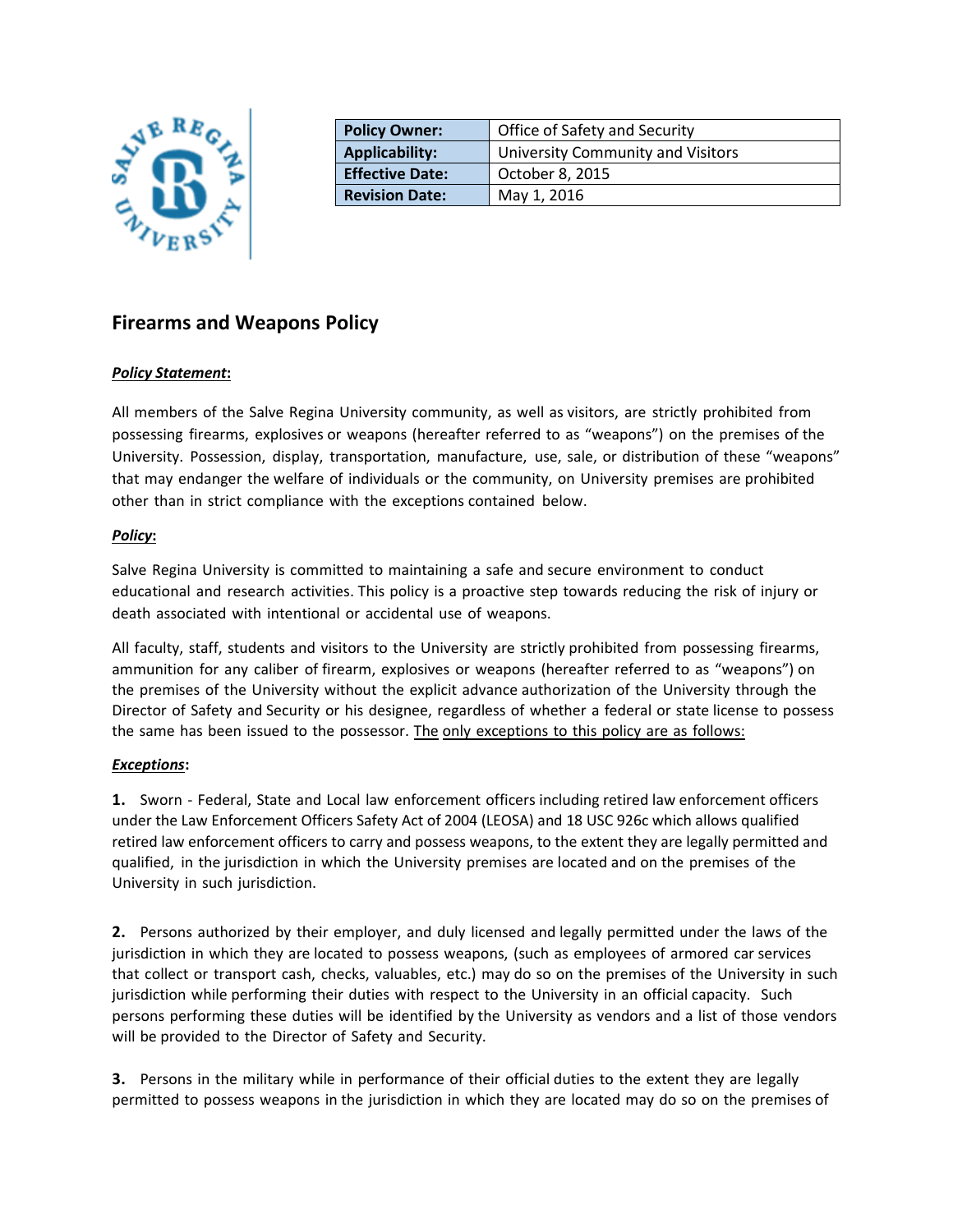the University in such jurisdiction. Written notification must be made by the individual carrying the firearm to the Director of Safety and Security or his designee in a timely manner.

**4.** Faculty or staff legally permitted to possess weapons in the jurisdiction in which they are located may do so on the premises of the University in such jurisdiction if they are part of an approved academic or research activity only. Persons subject to this exemption must obtain the explicit advance authorization of the University by making written notification to the Director of Safety and Security or his designee in a timely manner and in advance of the activity.

**5.** University sanctioned groups or events where a particular weapon(s) is a required part of the curriculum or activity, for example, martial arts classes/clubs; fencing classes/clubs; theatrical events, etc. Persons subject to this exemption must obtain the explicit advance authorization of the University by making written notification to the Director of Safety and Security or his designee in a timely manner prior to the event, which authorization may be denied or approval may be subject to conditions.

### *Definitions***:**

**Firearm:** Any device that shoots a bullet, pellet, flare, tranquilizer, spear dart, or other projectile, whether loaded or unloaded, including those powered by CO2 or other gases. This includes, but is not limited to, guns, air guns, dart guns, pistols, revolvers, rifles, shot guns, cannons, and plastic firearms made with 3-D printers and copying technology, and any ammunition for any such device.

**Weapon:** Any device that is designed to or traditionally used to inflict harm. This includes, but is not limited to: 1) firearms, slingshots, switchblades, daggers, blackjacks, brass knuckles, bows and arrows, hand grenades, hunting knives, nun-chucks, throwing stars, etc.; 2) any object that could be reasonably construed as a weapon; or 3) any object legally controlled as a weapon or treated as a weapon under the laws of the jurisdiction in which the University premises is located.

**Explosives:** Any chemical compound or mechanical mixture that contains any oxidizing and combustible units, or other ingredients, in such proportion, quantities or packing that an ignition or detonation by fire, friction, concussion, percussion, static, RF (radio frequency) Energy or detonator, or any part of the compound or mixture, may cause a sudden generation of highly heated gases that results in gaseous pressures capable of producing destructive efforts on contiguous objects or of destroying life or limb. This includes, but is not limited to, firecrackers, black powder, dynamite, plastic explosive, or any improvised compound with the same properties etc. as well as detonating devices such as detonators, blasting caps, timers, incendiary wire and the like.

#### **Security Contact Information:**

SRU Office of Safety and Security

1. 401-341- 2325 2. [Safety.security@salve.edu](mailto:Safety.security@salve.edu)

Director, Safety and Security – Michael Caruolo

- 1. 401-341-2334
- 2. [Michael.caruolo@salve.edu](mailto:Michael.caruolo@salve.edu)
- Assistant Director, Safety and Security Richard Piaseczynski
- 1. 401-341-2323